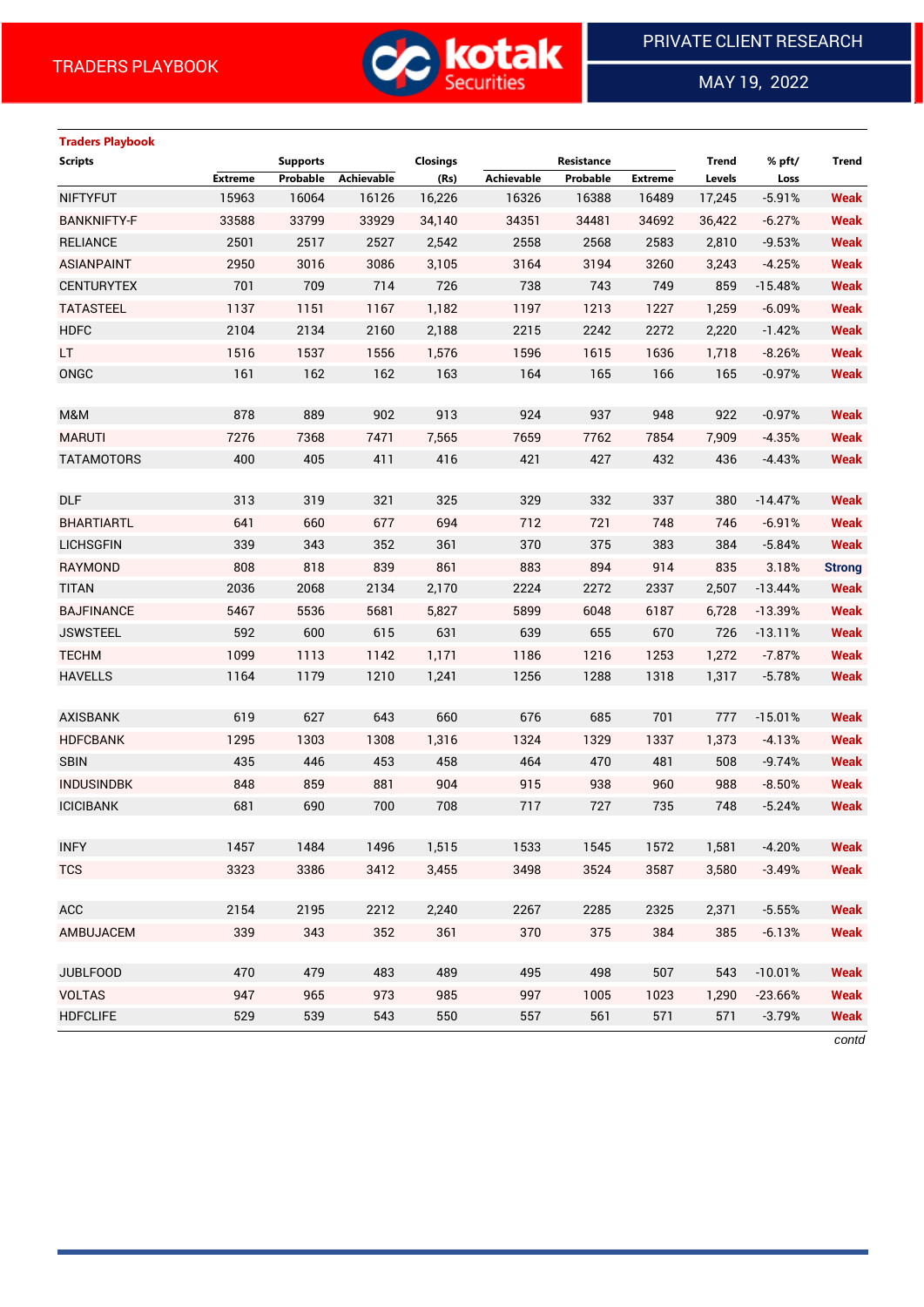## **Closing Pricess**

Closing price is that price at which a scrip closes on the previous day. Traders can start their intraday trade on this level. The stock or index should sustain above or below the closing price else you should exit the trade. Ideally, half a percent should be the stop loss above or below the closing price to enter the trade.

## **Trend**

Trend is the level at which the tendency of Indices and Stocks can be identified. For best results, you can use the 'Trend Remarks' to trade. A 'Weak' trend means that traders can trade with a negative bias. If the trend is 'Strong', you can trade long with a positive bias. Base price should be the closing price.

## **Achievable (Supp/Resis)**

It is the price which can be achieved if the Index/Stock trades above or below the closing price. During normal course of trading, first levels are important as one can take profits around first resistance and supports levels.

## **Probable (Supp/Resis)**

It's a second resistance/support and can be achieved if stocks/indices are in trending mode. Events can lead stocks and indices to reach these levels.

### **Extreme levels**

Sometimes, the stocks fall or rise to their average lowest or highest levels FOR THE DAY and that may act as an excellent contra buying or selling opportunity with a stop loss given in the table. This means buying around extreme support and selling around extreme resistance strictly with a given stop loss. For e.g. If the extreme support for Nifty is given at 5605, and in case the market comes down to similar levels, then you can initiate long positions with the given 'stop loss for long' in the column, say at 5585. If it breaks 5585 then the trader must exit the position. This is valid on both the sides.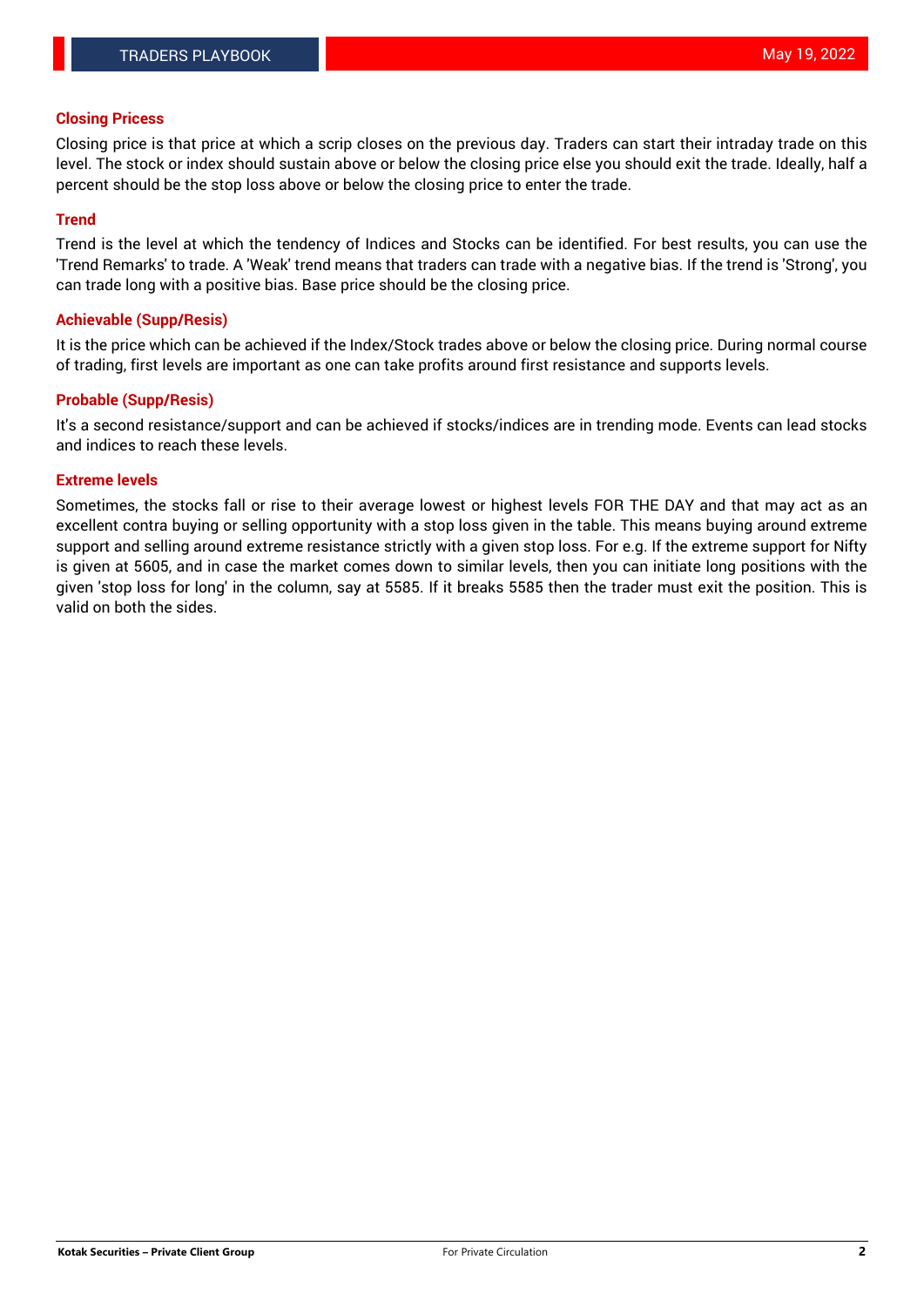## **RATING SCALE (PRIVATE CLIENT GROUP)**

**BUY** – A condition that indicates a good time to buy a stock. The exact circumstances of the signal will be determined by the indicator that an

analyst is using.

**SELL** – A condition that indicates a good time to sell a stock. The exact circumstances of the signal will be determined by the indicator that an

analyst is using.

**Stop Loss Order** – An instruction to the broker to buy or sell stock when it trades beyond a specified price. They serve to either protect your profits or

limit your losses.

### **FUNDAMENTAL RESEARCH TEAM (PRIVATE CLIENT GROUP)**

**Shrikant ChouhanArun AgarwalAmit Agarwal, CFA Hemali Dhame** Head of ResearchAuto & Auto AncillaryTransportation, Paints, FMCG Banking & Finance shrikant.chouhan@kotak.comarun.agarwal@kotak.com agarwal.amit@kotak.com Hemali.Dhame@kotak.com +91 22 6218 5408+91 22 6218 6443+91 22 6218 6439 +91 22 6218 6433 **Jatin Damania Purvi ShahRini MehtaK. Kathirvelu** Metals & Mining, MidcapPharmaceuticalsResearch Associate Support Executive jatin.damania@kotak.com [purvi.shah@kotak.com](mailto:purvi.shah@kotak.com) rini.mehta@kotak.co[mk.kathirvelu@kotak.com](mailto:k.kathirvelu@kotak.com) +91 22 6218 6440+91 22 6218 6432+91 80801 97299 +91 22 6218 6427 **Sumit Pokharna Pankaj Kumar**

Oil and Gas, Information TechConstruction, Capital Goods & Midcaps

sumit.pokharna@kotak.compankajr.kumar@kotak.com

+91 22 6218 6438+91 22 6218 6434

### **TECHNICAL RESEARCH TEAM (PRIVATE CLIENT GROUP)**

**Shrikant ChouhanAmol AthawaleSayed Haider**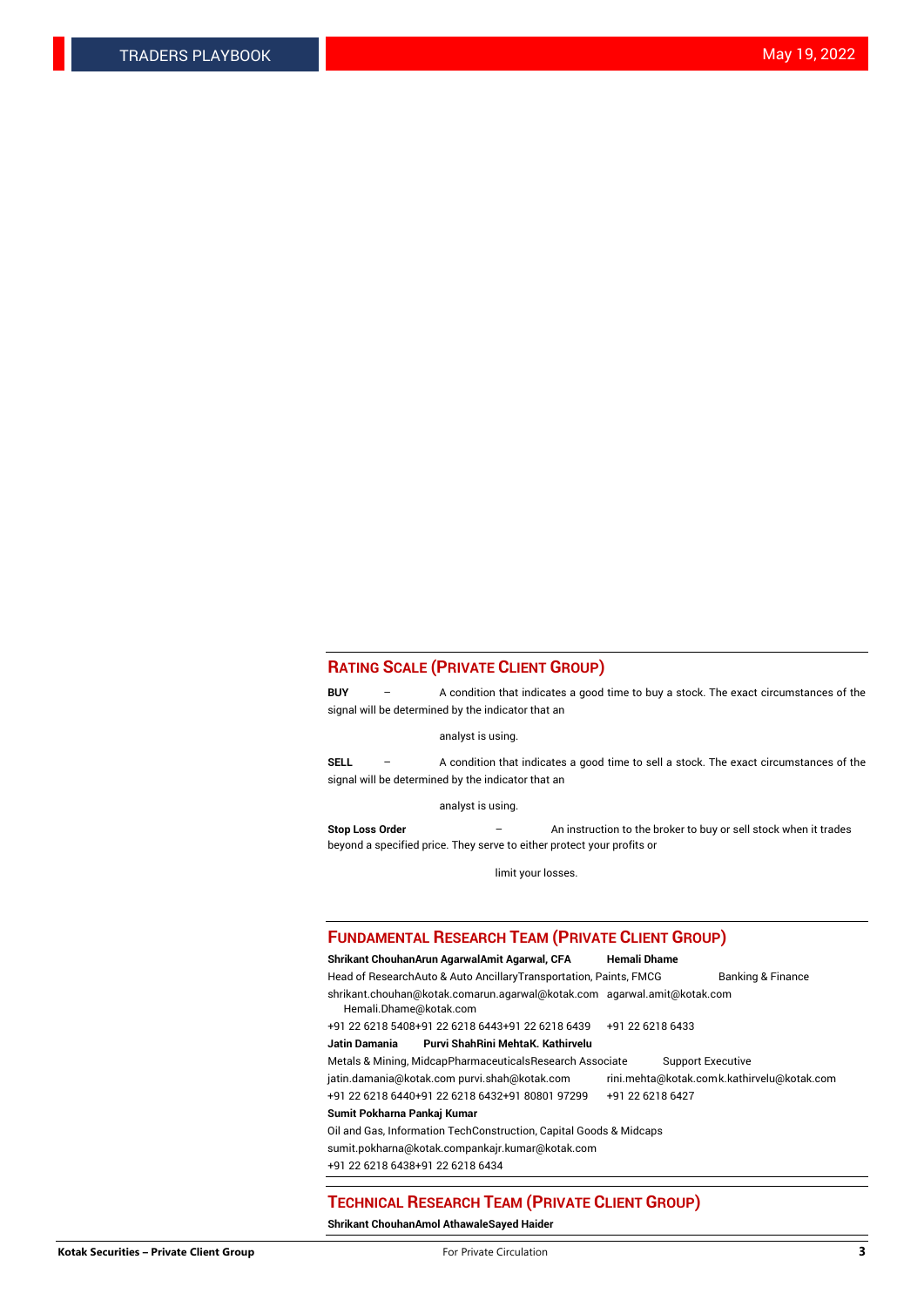[shrikant.chouhan@kotak.com](mailto:shrikant.chouhan@kotak.com)[amol.athawale@kotak.com](mailto:amol.athawale@kotak.com) Research Associate +91 22 6218 5408+91 20 6620 335[0sayed.haider@kotak.com](mailto:sayed.haider@kotak.com) +91 22 62185498

### **DERIVATIVES RESEARCH TEAM (PRIVATE CLIENT GROUP)**

### **Sahaj Agrawal Prashanth LaluPrasenjit Biswas, CMT, CFTe**

[sahaj.agrawal@kotak.com](mailto:sahaj.agrawal@kotak.com)[prashanth.lalu@kotak.com](mailto:prashanth.lalu@kotak.com) [prasenjit.biswas@kotak.com](mailto:prasenjit.biswas@kotak.com) +91 79 6607 2231+91 22 6218 5497+91 33 6615 6273

### **Disclosure/Disclaimer (Private Client Group)**

largest brokerage and distribution house.

Kotak Securities Limited is a corporate trading and clearing member of BSE Limited (BSE), National Stock Exchange of India Limited (NSE), Metropolitan Stock Exchange of India Limited (MSE), National Commodity and Derivatives Exchange (NCDEX) and Multi Commodity Exchange (MCX). Our businesses include stock broking, services rendered in connection with distribution of primary market issues and financial products like mutual funds and fixed deposits, depository services and Portfolio Management.

Kotak Securities Limited is also a depository participant with National Securities Depository Limited (NSDL) and Central Depository Services (India) Limited (CDSL). Kotak Securities Limited is also registered with Insurance Regulatory and Development Authority as Corporate Agent for Kotak Mahindra Old Mutual Life Insurance Limited and is also a Mutual Fund Advisor registered with Association of Mutual Funds in India (AMFI). We are registered as a Research Analyst under SEBI (Research Analyst) Regulations, 2014.

We hereby declare that our activities were neither suspended nor we have defaulted with any stock exchange authority with whom we are registered in last five years. However SEBI, Exchanges and Depositories have conducted the routine inspection and based on their observations have issued advise/warning/deficiency letters/ or levied minor penalty on KSL for certain operational deviations. We have not been debarred from doing business by any Stock Exchange / SEBI or any other authorities; nor has our certificate of registration been cancelled by SEBI at any point of time.

We offer our research services to clients as well as our prospects.

This document is not for public distribution and has been furnished to you solely for your information and must not be reproduced or redistributed to any other person. Persons into whose possession this document may come are required to observe these restrictions.

This material is for the personal information of the authorized recipient, and we are not soliciting any action based upon it. This report is not to be construed as an offer to sell or the solicitation of an offer to buy any security in any jurisdiction where such an offer or solicitation would be illegal. It is for the general information of clients of Kotak Securities Ltd. It does not constitute a personal recommendation or take into account the particular investment objectives, financial situations, or needs of individual clients.

We have reviewed the report, and in so far as it includes current or historical information, it is believed to be reliable though its accuracy or completeness cannot be guaranteed. Neither Kotak Securities Limited, nor any person connected with it, accepts any liability arising from the use of this document. The recipients of this material should rely on their own investigations and take their own professional advice. Price and value of the investments referred to in this material may go up or down. Past performance is not a guide for future performance. Certain transactions -including those involving futures, options and other derivatives as well as non-investment grade securities - involve substantial risk and are not suitable for all investors. Reports based on technical analysis centers on studying charts of a stock's price movement and trading volume, as opposed to focusing on a company's fundamentals and as such, may not match with a report on a company's fundamentals.

Opinions expressed are our current opinions as of the date appearing on this material only. While we endeavor to update on a reasonable basis the information discussed in this material, there may be regulatory, compliance or other reasons that prevent us from doing so. Prospective investors and others are cautioned that any forward-looking statements are not predictions and may be subject to change without notice. Our proprietary trading and investment businesses may make investment decisions that are inconsistent with the recommendations expressed herein.

Kotak Securities Limited has two independent equity research groups: Institutional Equities and Private Client Group. This report has been prepared by the Private Client Group.

We and our affiliates/associates, officers, directors, and employees, Research Analyst(including relatives) worldwide may: (a) from time to time, have long or short positions in, and buy or sell the securities thereof, of company (ies) mentioned herein or (b) be engaged in any other transaction involving such securities and earn brokerage or other compensation or act as a market maker in the financial instruments of the subject company/company (ies) discussed herein or act as advisor or lender / borrower to such company (ies) or have other potential/material conflict of interest with respect to any recommendation and related information and opinions at the time of publication of Research Report or at the time of public appearance. Kotak Securities Limited (KSL) may have proprietary long/short position in the above mentioned scrip(s) and therefore may be considered as interested. The views provided herein are general in nature and does not consider risk appetite or investment objective of particular investor; readers are requested to take independent professional advice before investing. This should not be construed as invitation or solicitation to do business with KSL. Kotak Securities Limited is also a Portfolio Manager. Portfolio Management Team (PMS) takes its investment decisions independent of the PCG research and accordingly PMS may have positions contrary to the PCG research recommendation. Kotak Securities Limited does not provide any promise or assurance of favourable view for a particular industry or sector or business group in any manner. The investor is requested to take into consideration all the risk factors including their financial condition, suitability to risk return profile and take professional advice before investing.

The analyst for this report certifies that all of the views expressed in this report accurately reflect his or her personal views about the subject company or companies and its or their securities, and no part of his or her compensation was, is or will be, directly or indirectly related to specific recommendations or views expressed in this report.

No part of this material may be duplicated in any form and/or redistributed without Kotak Securities' prior written consent.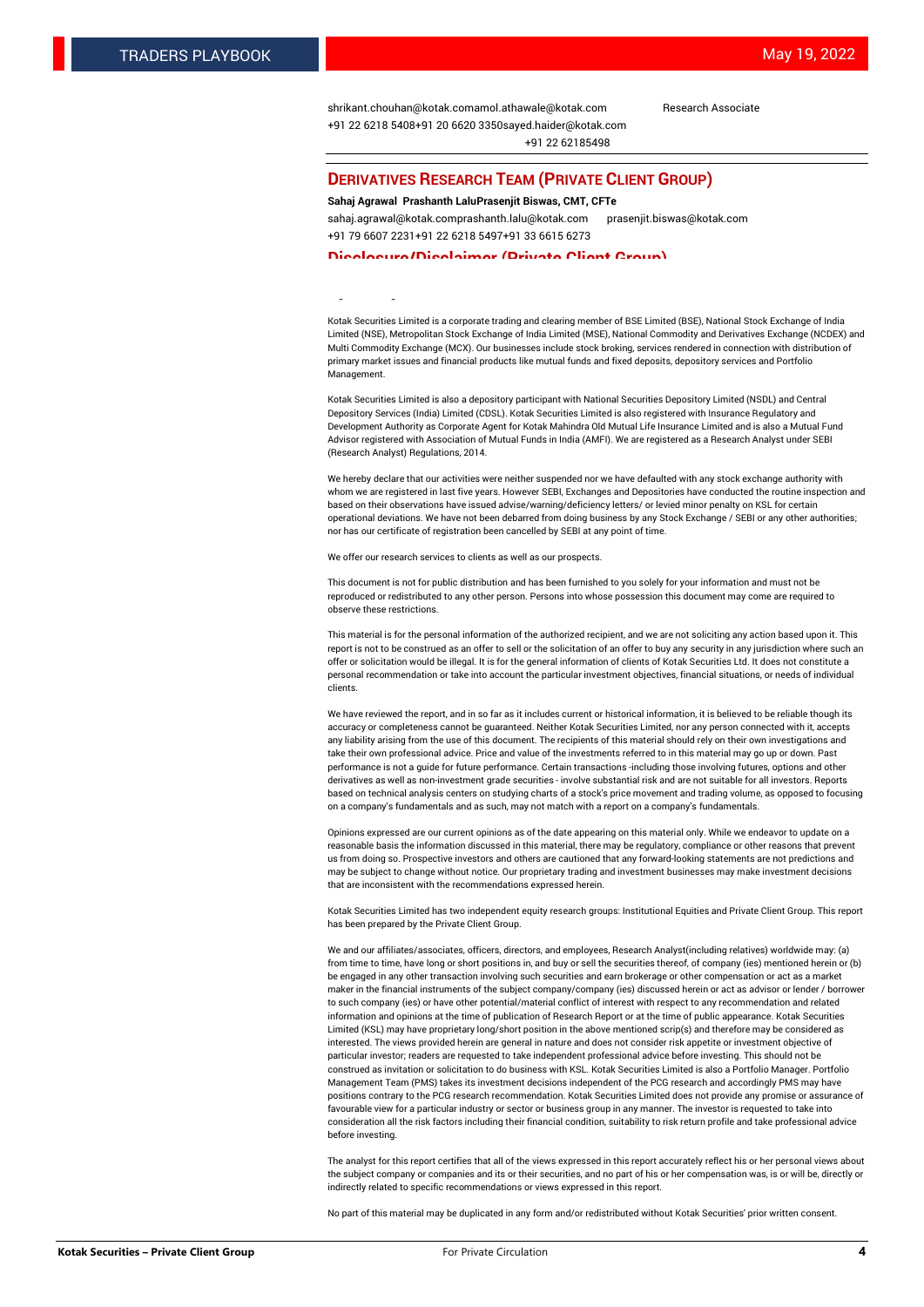### Details of Associates are available o[n www.kotak.com](http://www.kotak.com/)

"Note that the research analysts contributing to the research report may not be registered/qualified as research analysts with FINRA; and

Such research analysts may not be associated persons of Kotak Mahindra Inc and therefore, may not be subject to NASD Rule 2711 restrictions on communications with a subject company, public appearances and trading securities held by a research analyst account

Any U.S. recipients of the research who wish to effect transactions in any security covered by the report should do so with or through Kotak Mahindra Inc. (Member FINRA/SIPC) and (ii) any transactions in the securities covered by the research by U.S. recipients must be effected only through Kotak Mahindra Inc. (Member FINRA/SIPC) at 369 Lexington Avenue 28th Floor NY NY 10017 USA (Tel:+1 212-600-8850).

Kotak Securities Limited and its non US affiliates may, to the extent permissible under applicable laws, have acted on or used this research to the extent that it relates to non US issuers, prior to or immediately following its publication. This material should not be construed as an offer to sell or the solicitation of an offer to buy any security in any jurisdiction where such an offer or solicitation would be illegal. This research report and its respective contents do not constitute an offer or invitation to purchase or subscribe for any securities or solicitation of any investments or investment services. Accordingly, any brokerage and investment services including the products and services described are not available to or intended for Canadian persons or US persons."

Research Analyst has served as an officer, director or employee of subject company(ies): No

We or our associates may have received compensation from the subject company(ies) in the past 12 months.

We or our associates have managed or co-managed public offering of securities for the subject company(ies) in the past 12 months: No

We or our associates may have received compensation for investment banking or merchant banking or brokerage services from the subject company(ies) in the past 12 months. We or our associates may have received any compensation for products or services other than investment banking or merchant banking or brokerage services from the subject company(ies) in the past 12 months. We or our associates may have received compensation or other benefits from the subject company(ies) or third party in connection with the research report. Our associates may have financial interest in the subject company(ies).

Research Analyst or his/her relative's financial interest in the subject company(ies): No

Kotak Securities Limited has financial interest in the subject company(ies) at the end of the month immediately preceding the date of publication of Research Report: No

"However, Kotak Securities Prop/Arbitrage team could have exposure/financial interest to the subject company/companies during the ongoing month."

Nature of financial interest is holding of equity shares or derivatives of the subject company.

Our associates may have actual/beneficial ownership of 1% or more securities of the subject company(ies) at the end of the month immediately preceding the date of publication of Research Report.

Research Analyst or his/her relatives has actual/beneficial ownership of 1% or more securities of the subject company(ies) at the end of the month immediately preceding the date of publication of Research Report: No.

Kotak Securities Limited has actual/beneficial ownership of 1% or more securities of the subject company(ies) at the end of the month immediately preceding the date of publication of Research Report: No

By referring to any particular sector, Kotak Securities Limited does not provide any promise or assurance of favourable view for a particular industry or sector or business group in any manner. The investor is requested to take into consideration all the risk factors including their financial condition, suitability to risk return profile and take professional advice before investing. Such representations are not indicative of future results.

Subject company(ies) may have been client during twelve months preceding the date of distribution of the research report.

"A graph of daily closing prices of securities is available at https://www.nseindia.com/ChartApp/install/charts/main

and http://economictimes.indiatimes.com/markets/stocks/stock-quotes. (Choose a company from the list on the browser and select the "three years" icon in the price chart)."

Kotak Securities Limited. Registered Office: 27 BKC, C 27, G Block, Bandra Kurla Complex, Bandra (E), Mumbai 400051. CIN: U99999MH1994PLC134051, Telephone No.: +22 43360000, Fax No.: +22 67132430. Website:

www.kotak.com/www.kotaksecurities.com. Correspondence Address: Infinity IT Park, Bldg. No 21, Opp. Film City Road, A K Vaidya Marg, Malad (East), Mumbai 400097. Telephone No: 42856825. SEBI Registration No: INZ000200137 (Member ID: NSE-08081; BSE-673; MSE-1024; MCX-56285; NCDEX-1262), AMFI ARN 0164, PMS INP000000258 and Research Analyst INH000000586. NSDL/CDSL: IN-DP-629-2021. Our research should not be considered as an advertisement or advice, professional or otherwise. The investor is requested to take into consideration all the risk factors including their financial condition, suitability to risk return profile and the like and take professional advice before investing. Investments in securities market are subject to market risks, read all the related documents carefully before investing. Derivatives are a sophisticated investment device. The investor is requested to take into consideration all the risk factors before actually trading in derivative contracts. Compliance Officer Details: Mr. Sanjayu Nair. Call: 022 - 4285 8484, or Email: ks.compliance@kotak.com.

In case you require any clarification or have any concern, kindly write to us at below email ids:

**Level 1**: For Trading related queries, contact our customer service at 'service.securities@kotak.com' and for demat account related queries contact us at ks.demat@kotak.com or call us on: Toll free numbers 18002099191 / 1860 266 9191

**Level 2:** If you do not receive a satisfactory response at Level 1 within 3 working days, you may write to us at ks.escalation@kotak.com or call us on 022-42858445 and if you feel you are still unheard, write to our customer service HOD at ks.servicehead@kotak.com or call us on 022-42858208.

**Level 3:** If you still have not received a satisfactory response at Level 2 within 3 working days, you may contact our Compliance Officer (Mr. Sanjayu Nair) at ks.compliance@kotak.com or call on 91- (022) 4285 8484.